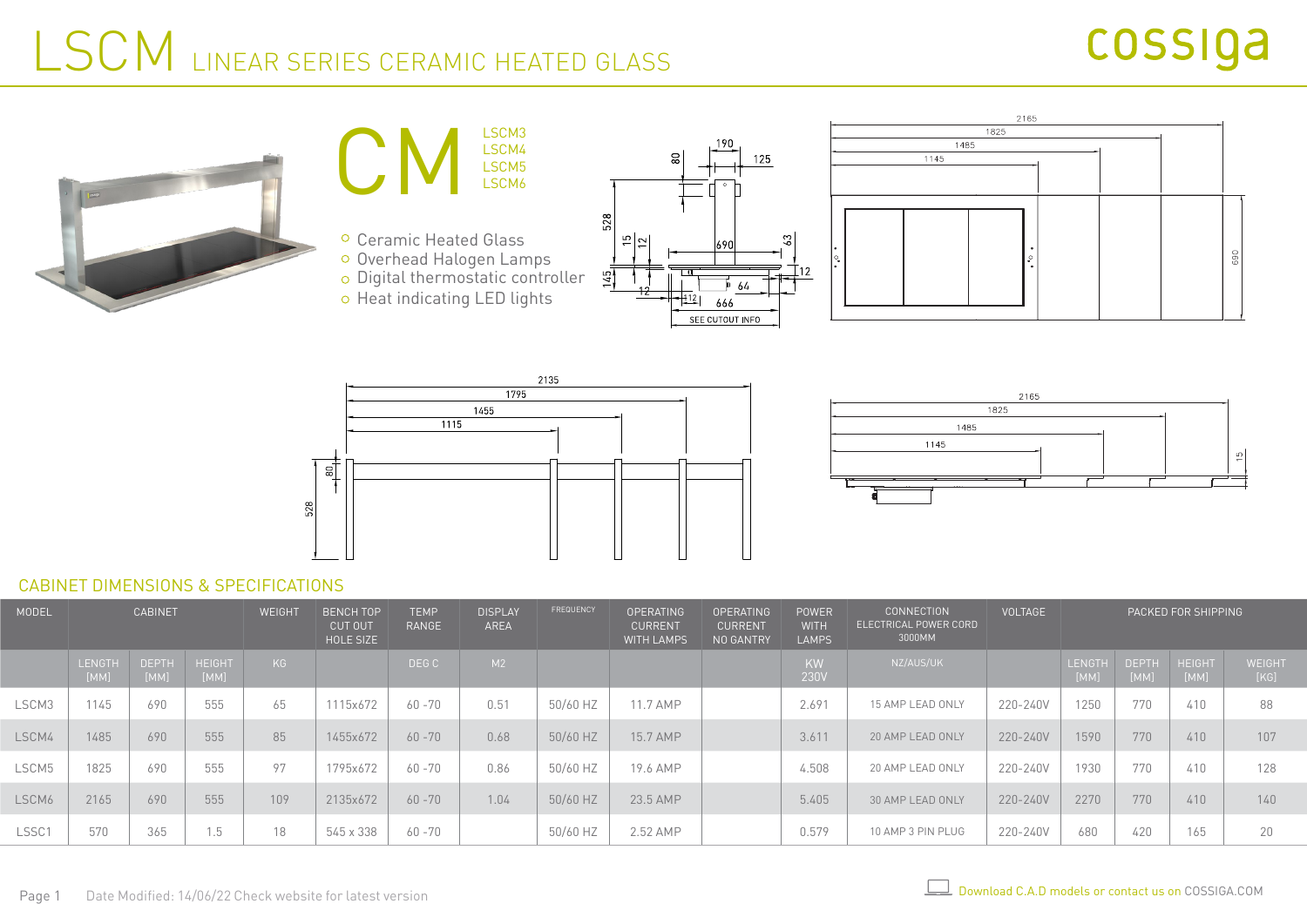### cossiga

## LSCM LINEAR SERIES CERAMIC HEATED GLASS





- Single ceramic heated glass
- Digital thermostatic controller  $\bullet$
- Heat indicating LED lights on panel  $\bullet$
- Flush mount drop in module $\bullet$

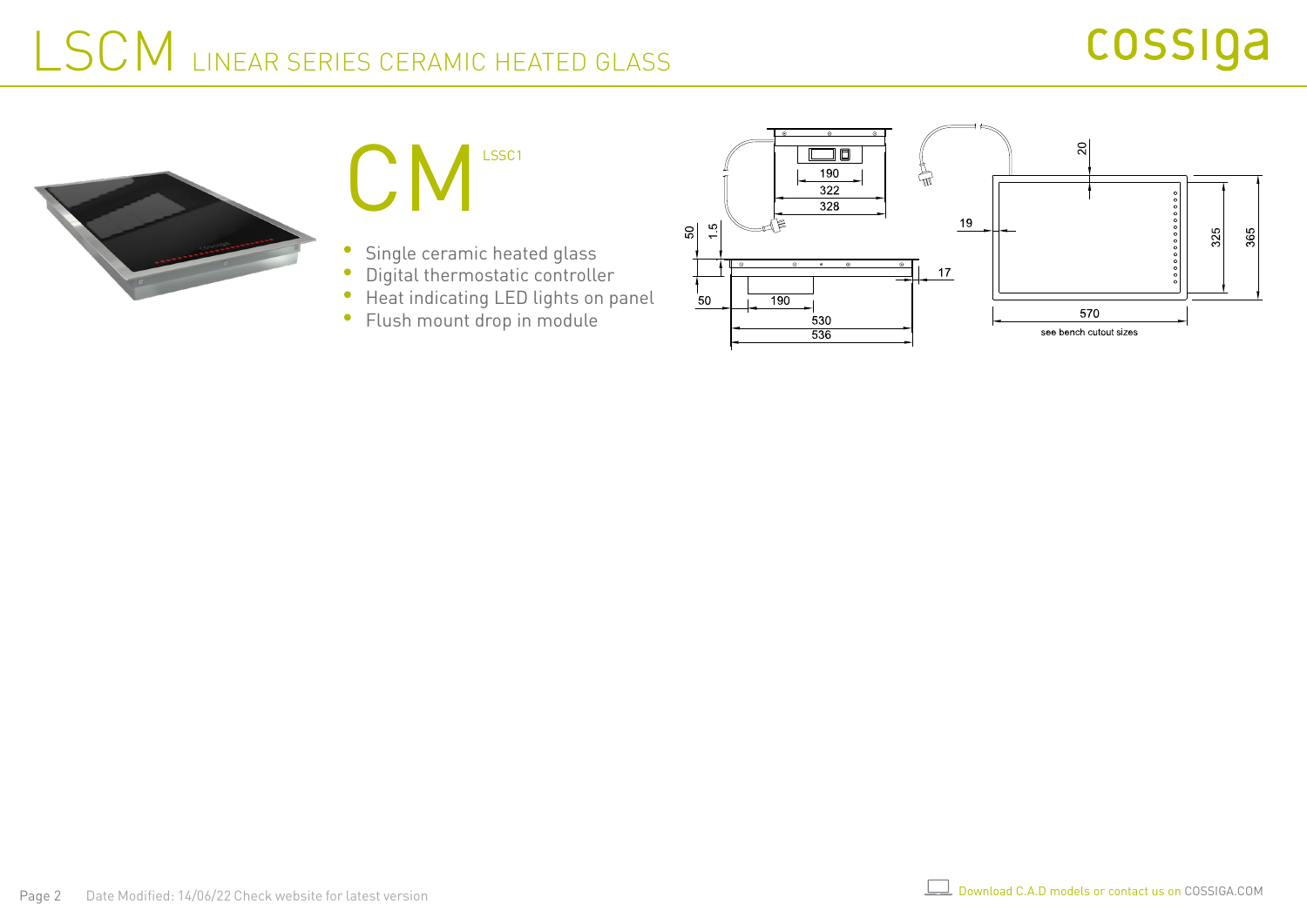528

rear

 $\frac{5}{2}$ 

 $12$ 

 $45$ 



Electrical power cord 3000mm 1 phase connection required.

Unit can be hard wired to isolation switch or fitted with suitable heavy duty plug such as PDL 56 series or Commando style plug.



light switch

|  |              | <b>PANEL CONTROLLERS</b>          |                                        |  |                                            |  |  |  |
|--|--------------|-----------------------------------|----------------------------------------|--|--------------------------------------------|--|--|--|
|  | <b>MODEL</b> | <b>NUMBER</b><br><b>OF PANELS</b> | <b>NUMBER OF</b><br><b>CONTROLLERS</b> |  | <b>GROUP OF PANELS</b><br>CONTROLLED       |  |  |  |
|  | I SCM3       | 3                                 |                                        |  | CONTROLLER 1 - 3                           |  |  |  |
|  | LSCM4        |                                   | $\mathcal{P}$                          |  | CONTROLLER 1 - 2<br>CONTROLLER 2 - 2       |  |  |  |
|  | <b>ISCM5</b> | 5                                 | 2                                      |  | CONTROLLER 1 - 2<br>$CONTROI$ I FR $2 - 3$ |  |  |  |
|  | ISCM6        |                                   |                                        |  | CONTROLLER 1 - 3<br>$CONTROI I FR 2 - 3$   |  |  |  |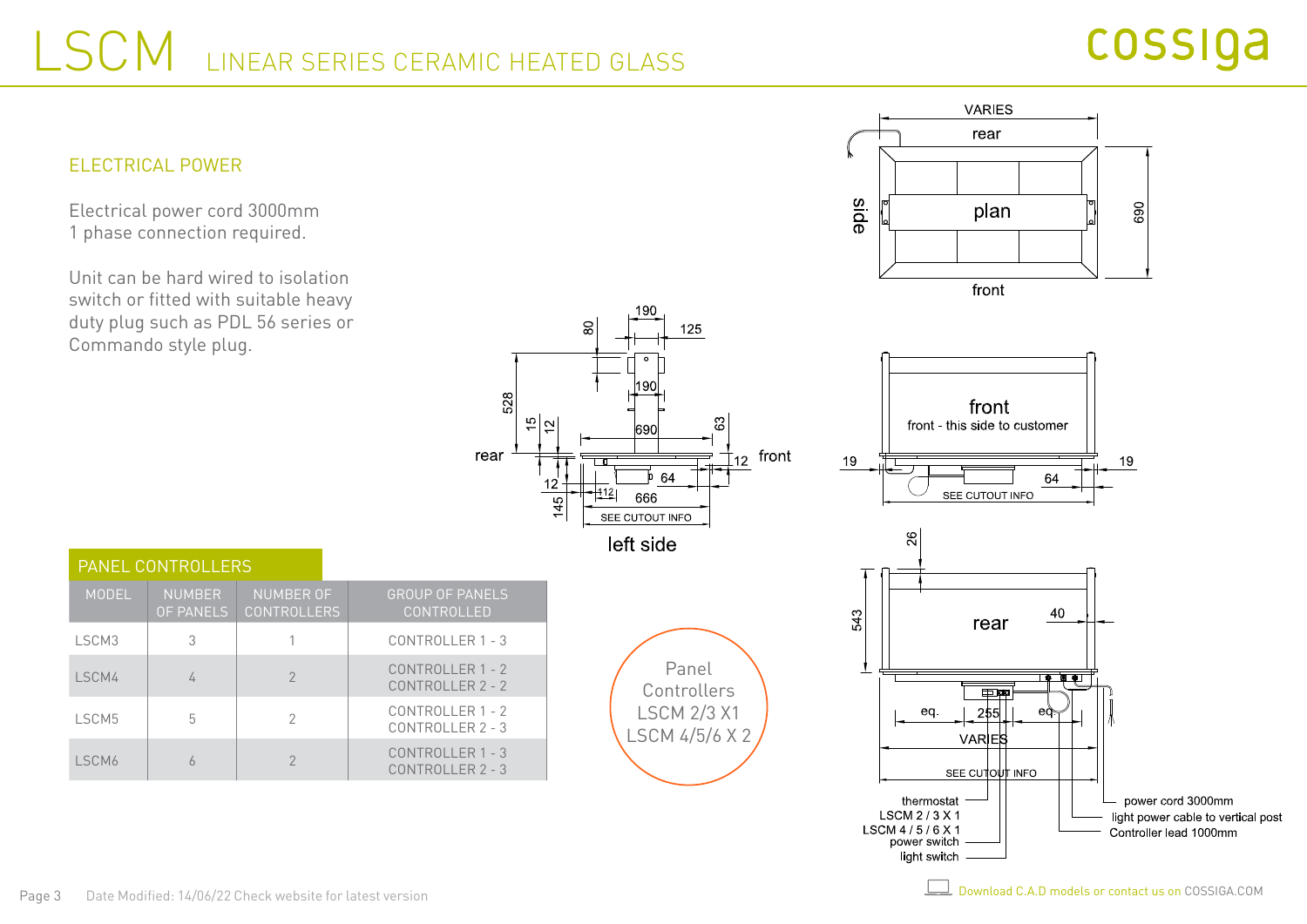### LSCM LINEAR SERIES CERAMIC HEATED GLASS







GLFS Full Square Glass

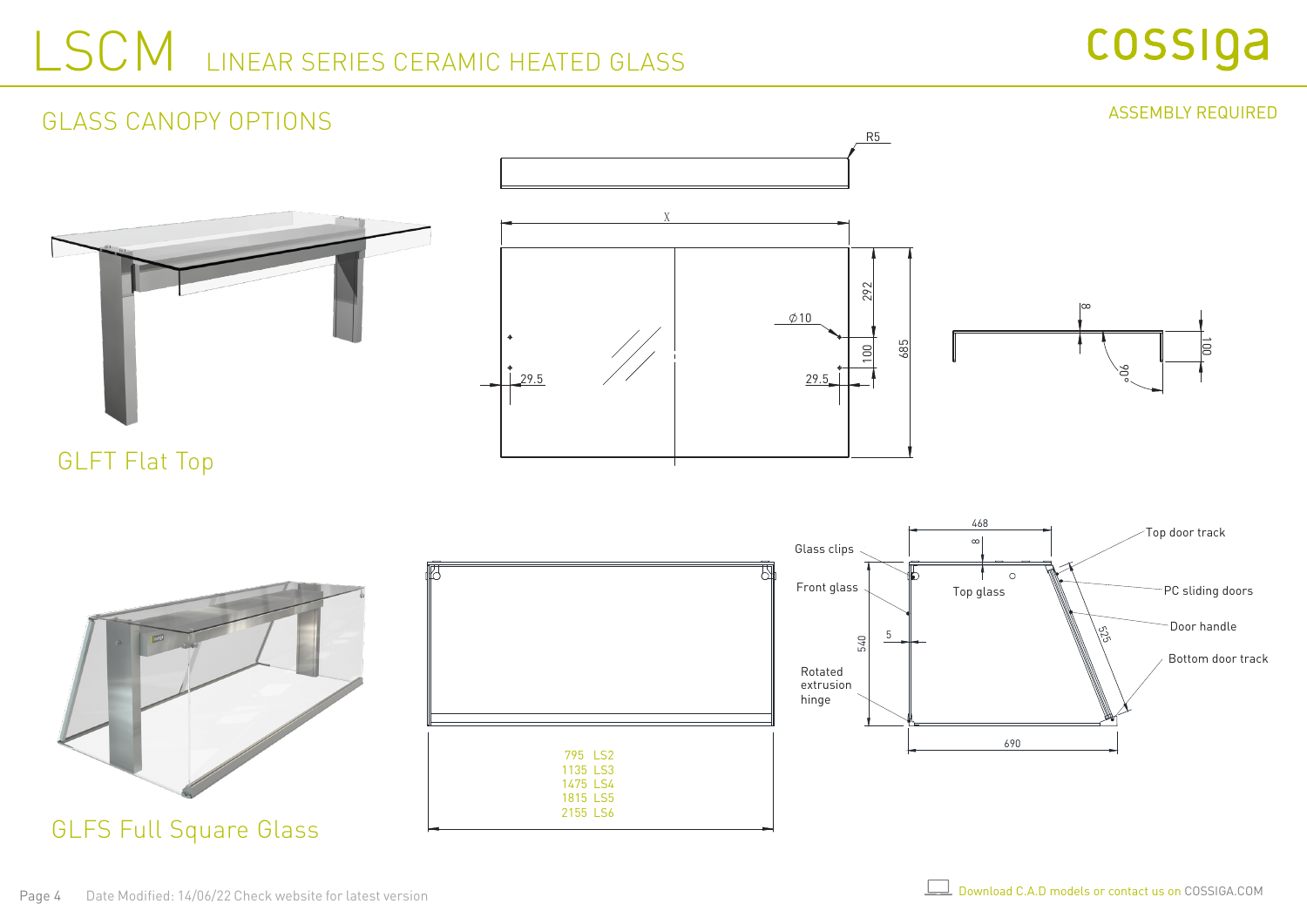#### FLUSH BENCH TOP DETAIL

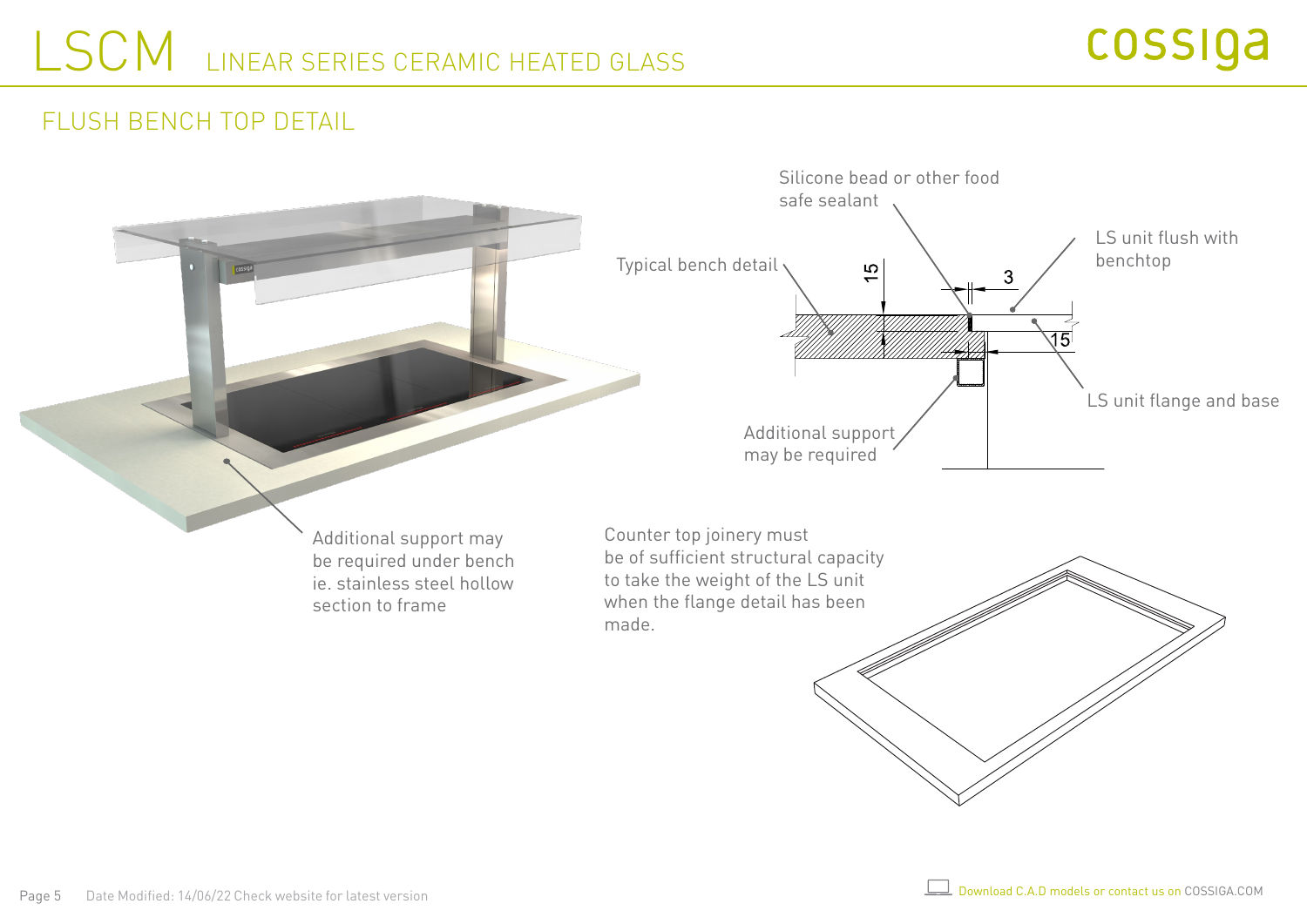# LSCM LINEAR SERIES CONTROLLER JOINERY PANEL